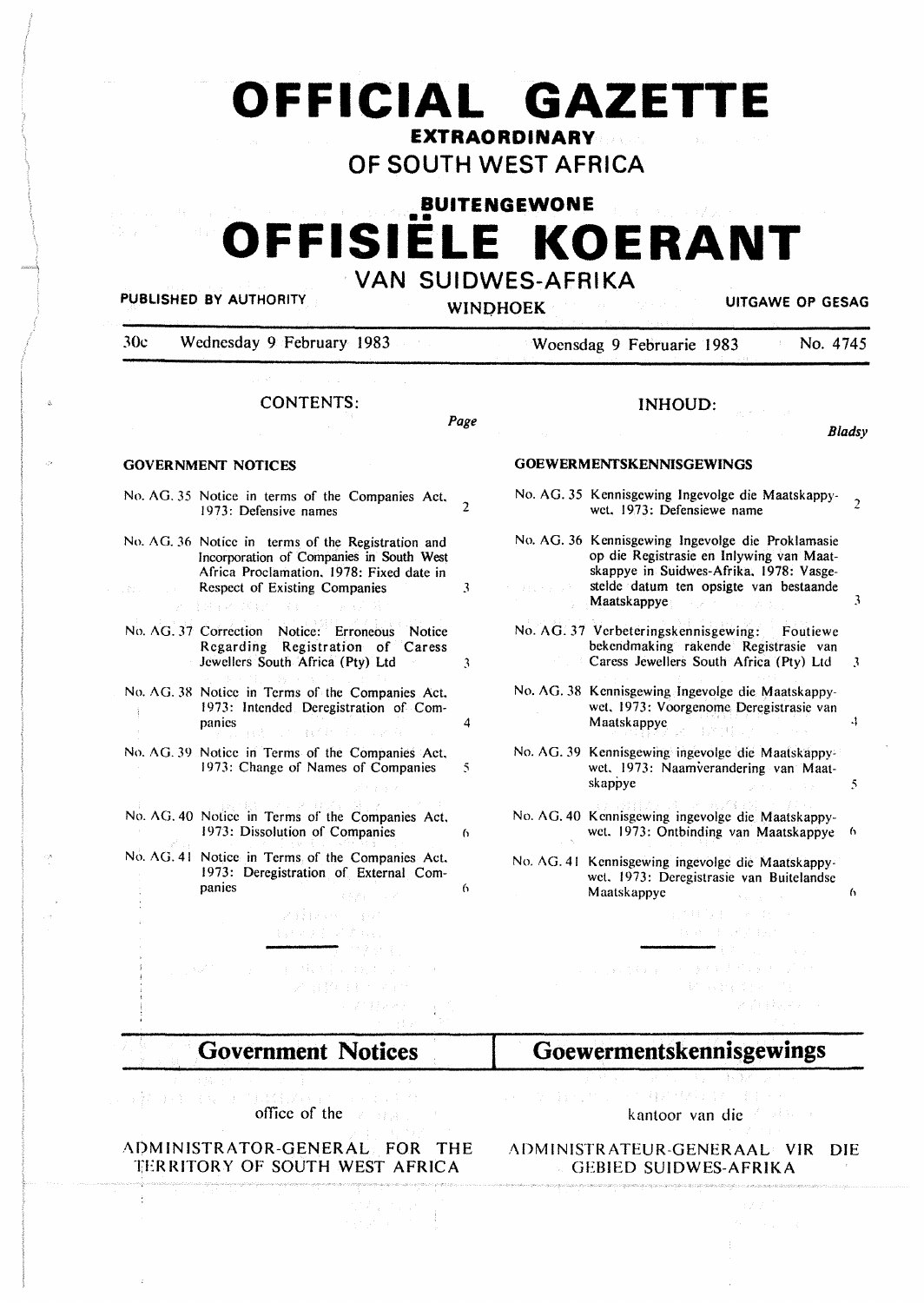1983

DEPARTMENT OF ECONOMIC AFFAIRS STEPHARTEMENT VAN EKONOMIESE SAKE

No. AG, 35

1983

NOTICE IN TERMS OF THE COMPANIES ACT. 1973: DEFENSIVE NAMES

Y cal

anda a din Andi.

たいばなん

.<br>Se

 $\sim 10^7$ 

s stronger

In terms of Section 43(3) of the Companies Act,  $\rightarrow$  1973 (Act 61 of 1973). I hereby give notice that I have, pursuant to applications under section  $43(2)$ and the said Companies Act, 1973, registered the names mentioned in the Schedule as defensive names.

**D.J. STRAUSS** 

Registrar of Companies Windhock, 28 January 1983

医异性发展 经经济利益 医中性骨折

# **SCHEDULE**

- **L. ARTHUR YOUNG & CO.**
- 2. E.M.G. AIR SERVICE
- **3. SWA/NAMIBIAN/GERMAN CHAMBER** OF TRADE AND INDUSTRIES
- **4. PROMAN PROJECT MANAGEMENT**
- 5. LOMBARD INSURANCE
- **6. NAMIBIA RADIATOR SERVICES**
- 7. NAMIBIA MOTOR SPARES
- **8. KAROO LEWENDE HAWE**
- $(SWA/NAMIBI\ddot{E})$
- 9. VÖEST ALPINE NAMIBIA
- **10. DUNLOP HEYWOOD**
- **TE "CHAPPIES"** 12. REVLON
- 
- 13. NOVATRONICS (NAMIBIA)
- 14. SPICERS
- 15. CALEDON MINERAL WATERS
- 16. NOVATRADING (NAMIBIA)
- 17. GUY LAROCHE
- 18. LANCOME
- 19. NAMIBIA FISHING
- 20. NAMIBIAN FOOD
- 21. INTERMEAT
- 22. REX TRUEFORM CLOTHING CO.
- 23. JOHN STEPHEN
- 24. CASSIDYS
- 25. POLO
- 26. ALUMINIUM AND GENERAL PRO-DUCTS SOUTH WEST AFRICA
- 27. ALPAK SOUTH WEST AFRICA
- 28. HULLETT ALUMINIUM SOUTH WEST **AFRICA**
- 29. MERITEX
- 30. "AFRICAN HIDE"
- **31. NAMIBIA INSURANCE BROKERS**
- 32. NAMIBIË VERSEKERINGSMAKELAARS
- 33. OLDHAM
- **31. CHLORIDE**

SKAPPYWET. 1973: "DEFENSIEWE NAME e in eta e

skappywet, 1973 (Wet 61 van 1973), gee ek hierby kennis dat ek ingevolge aansoeke kragtens artikel 43(2) van genoemde Maatskappywet, 1973. die name wat in die Bylae vermeld word as defensiewe name geregistreer het.

#### **D.J. STRAUSS**

Registrateur van Maatskappye Windhoek,28 Januarie 1983

全国調整を取ることを求め、このなどの意

#### **BYLAE**

- L. ARTHUR YOUNG & CO.
- 2. E.M.G. AIR SERVICE
- 3. SWA/NAMIBIAN/GERMAN CHAMBER OF TRADE AND INDUSTRIES
- **4. PROMAN PROJECT MANAGEMENT**
- 5. LOMBARD INSURANCE
- **6. NAMIBIA RADIATOR SERVICES**
- 7. NAMIBIA MOTOR SPARES
- 8. KAROO LEWENDE HAWE  $(SWA/NAMIBIÉ)$
- 9. VÖEST ALPINE NAMIBIA
- 10. DUNLOP HEYWOOD
- 11. "CHAPPIES"
- 12. REVLON
- 13. NOVATRONICS (NAMIBIA)
- 14. SPICERS
- 15. CALEDON MINERAL WATERS
- 16. NOVATRADING (NAMIBIA) **SELLING ST**
- 17. GUY LAROCHE
- 18. LANCOME
- 19. NAMIBIA FISHING
- 20. NAMIBIAN FOOD
- 21. INTERMEAT
- 22. REX TRUEFORM CLOTHING CO.
- 23. JOHN STEPHEN
- 24. CASSIDYS
- 25. POLO
- 26. ALUMINIUM AND GENERAL PRODUCTS SOUTH WEST AFRICA
- 27. ALPAK SOUTH WEST AFRICA
- 28. HULLETT ALUMINIUM SOUTH WEST **AFRICA**
- 29. MERITEX
- 30. "AFRICAN HIDE"
- 31. NAMIBIA INSURANCE BROKERS
- 32. NAMIBIË VERSEKERINGSMAKELAARS
- 33. OLDHAM
- 34. CHLORIDE

 $\overline{2}$ 

No. AG. 35

"桑椹"是心。 "桑

KENNISGEWING INGEVOLGE DIE MAAT-

Ingevolge artikel 43(3) van die Maat-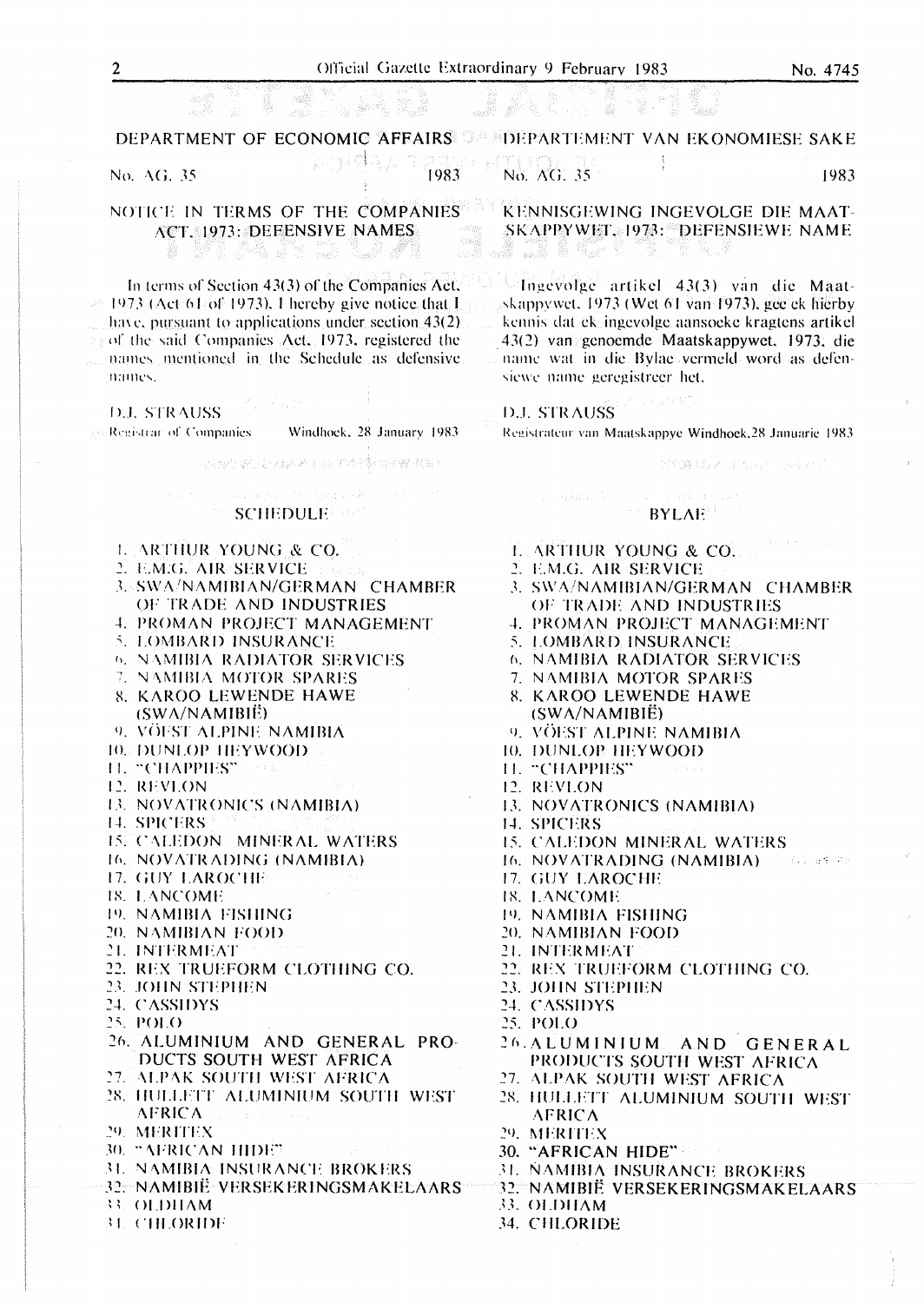# 35. EXIDE: **36. SOUTHERN SUN<sup>3</sup>** 37. NAMIBIAN EAGLE INSURANCE CO.

# DEPARTMENT OF ECONOMIC AFFAIRS

No. AG,  $36$  ,  $8\times10^{12}$  and  $8\times10^{12}$  and  $10^{12}$ 1983

# NOTICE IN TERMS OF THE REGISTRA-TION AND INCORPORATION OF COM-PANIES IN SOUTH WEST AFRICA PRO-CLAMATION, 1978:

#### FIXED DATE IN RESPECT OF EXISTING **COMPANIES**

Under the powers vested in me by section 1(3) of the Registration and Incorporation of Companies in South West Africa Proclamation, 1978 (Proclamation 234 of 1978), of the State President, I hereby declare that, I have with the concurrence of the Registrar of Companies, Pretoria, determined 31 January 1983 as the fixed date in respect of the existing companies mentioned in the Schedule which did not comply with the provisions of section 29 of the said Proclamation before 1 January 1979.

D.J. STRAUSS

Registrar of Companies

Windhock, 28 January 1983

1983

#### **SCHEDULE**

DIENS SLAGHUIS (EIENDOMS) 116.67 **BEPERK.**  $120/68$ COVENANT PROPERTIES (PRO-PRIETARY) LIMITED

## DEPARTMENT OF ECONOMIC AFFAIRS

No. AG. 37

## CORRECTION NOTICE: ERRONEOUS NOTICE REGARDING REGISTRATION OF CARESS JEWELLERS SOUTH AFRICA (PTY) LTD

It is hereby made known for general information that I have under Government Notice AG. 26 of 1979 erroneously made known that CARESS JEWELLERS SOUTH AFRICA (PTY) LTD is, as from 1 January 1979, been registered in the territory of South West Africa and deemed to be incorporated in the said territory (i.e. as an internal company therein) whilst the said company is in

35. EXIDENTIFICATION

36. SOUTHERN SUN AND COMPANY OF **37. NAMIBIAN EAGLE INSURANCE CO.** 

# Condensation of Elfornia in

DEPARTEMENT VAN EKONOMIESE SAKE

 $186 - 151$  and  $5$ No. AG. 36 1983

# KENNISGEWING INGEVOLGE DIE PROKLAMASIE OP DIE REGISTRASIE EN INLYWING VAN MAATSKAPPYE IN SUIDWES-AFRIKA. 1978:

#### VASGESTELDE DATUM TEN OPSIGTE VAN BESTAANDE MAATSKAPPYE

Kragtens die bevoegdheid my verleen by artikel 1 (3) van die Proklamasie op die Registrasie en Inlywing van Maatskappye in Suidwes-Afrika. 1978 (Proklamasie 234 van 1978), van die Staatspresident, verklaar ek hierby dat ek met die instemming van die Registrateur van Maatskappye, Pretoria, 31 Januarie 1983 bepaal het as die vasgestelde datum ten opsigte van die bestaande maatskappye in die Bylae genoem wat nie voor 1 Januarie 1979 aan die bepalings van artikel 29 van genoemde Proklamasie voldoen het nie.

# **D.J. STRAUSS**

Registrateur van Maatskappve Windhoek, 28 Januarie 1983

#### **BYLAE**

- $116/67$ DIENS SLAGHUIS (EIENDOMS) **BEPERK.**
- 120/68 **COVENANT PROPERTIES (PRO-**PRIETARY) LIMITED.

DEPARTEMENT VAN EKONOMIESE SAKE

No. AG. 37 ..........................1983

### **VERBETERINGSKENNISGEWING:** FOUTIEWE BEKENDMAKING RAKENDE REGISTRASIE VAN CARESS JEWELLERS SOUTH AFRICA (PTY) LTD

Hiermee word vir algemene inligting bekend gemaak dat ek by Goewermentskennisgewing AG. 26 van 1979 foutiewelik bekend gemaak het dat CARESS JEWELLERS SOUTH AFRICA (PTY) ETD vanaf 1 Januarie 1979 in die gebied Suidwes Afrika geregistreer is en geag word in genoemde gebied ingelyf te wees (dit wil sê as 'n binnelandse maatskappy daarin) terwyl genoemde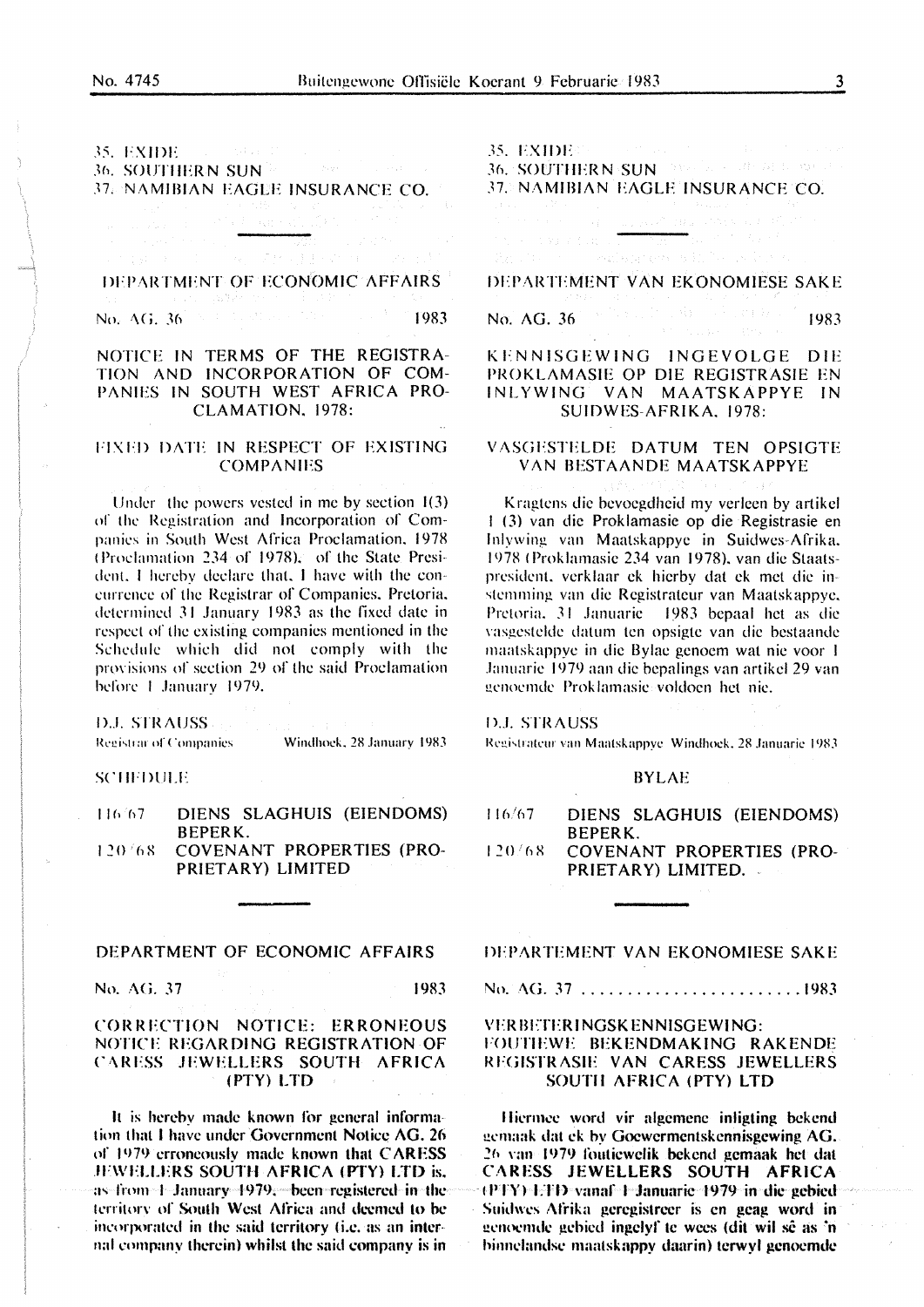actual fact an external company that has been registered in the said territory as such as from the said date and should therefore have been mentioned in the Schedule to Government Notice AG. ::!5 of 1979. Government Notices AG. 26 of 1979 and AG. 25 of 1979 are therefore hereby corrected hy the deletion of the particulars of CARESS JEWELLERS SOUTH AFRICA (PTY) LTD from the Schedule to Government Notice AG. 26 or 1979 and the·insertion thereof in the Schedule to Government Notice AG. 25 of 1979.

#### DJ. STRAUSS

Registrar of Companies Windhoek, 28 January 1983

# Professor was dead to be a DEPARTMENT OF ECONOMIC AFFAIRS

No. AG. 38 **1983 No. 4 20 1983** 

# NOTICE IN TERMS OF THE COMPANIES ACT. 1973: INTENDED DEREGISTRATION OF COMPANIES

Under section 73(3) of the Companies Act. 1973 (Act 61 of 1973). I hereby give notice that at the expiration of two months from the date of this notice the companies mentioned in the Schedule will, unless good cause is shown to the contrary, be deregistered.

#### D.J. STRAUSS

Registrar of Companies Windhoek, 28 January 1983

#### SCHEDULE

# REGISTRATION NUMBER, NAME, ADDRESS. BUSINESS CATEGORY AND SHARE CAPITAL OF COMPANY

| $1.70/8740 -$                   | ORUMBO INVESTMENTS                                                                                             |
|---------------------------------|----------------------------------------------------------------------------------------------------------------|
|                                 | <b>EXAMPLE STACKTY) LTD: Windhoek, Invest-</b>                                                                 |
|                                 | ments. R500                                                                                                    |
| 2.70/8517                       | G. DONIK PAINTERS &                                                                                            |
|                                 | DECORATORS (PTY) LTD:                                                                                          |
|                                 | Windhock, Secondary, R200                                                                                      |
| 3.70/0362                       | CLOETES AGENCIES (PTY)                                                                                         |
| المستورية الأرادية              | LTD: Windhock, Secondary,                                                                                      |
| the control of the state of the | R 100                                                                                                          |
| 4.021/68                        | O & O ELECTRIC &                                                                                               |
|                                 | <b><i>CONSTRUCTION ENGINEERING (PTY). LTD:</i></b>                                                             |
|                                 | <b>Example:</b> Windhock: Secondary, R100                                                                      |
|                                 | 5. 033/67 and ORETNA acconstruction                                                                            |
|                                 | <b><i>C. B.R. (PTY)</i></b> LTD: Windhoek, Secon-                                                              |
|                                 |                                                                                                                |
|                                 | 1. 机载波 医白细胞 医心理学 化二硫酸盐 化苯甲酸盐 医阿尔斯特氏病 医心包                                                                       |
|                                 | 10 The Adventure 10 The Adventure 10 The Adventure 10 The Adventure 10 The Adventure 10 The Adventure 10 The A |

ings for 1981 in the number on the cost for states  $\Delta\mu$  , and<br>a trivial construction of  $\Delta$  -1.419.5

maatskappy in werklikheid 'n buitclandse maatskappy is wat vanaf genoemde datum (as sodanig) in genoemde gebied geregistreer is en dus in die Bylae by Goewermentskennisgewings AG. 26 van 1979 en AG. 25 van 1979 word gevolglik hierby verbeter deur die besonderhede van CARESS JEWELLERS SOUTH AFRICA JEWELLERS SOUTH AFRICA ( PTY) LTD uit die Bylae by Goewermentskennisgcwing AG. 26 van 1979 te skrap en dit by die Bylae by Gocwermentskennisgewing AG. 25 van 1979 in te voeg.

# D.J. STRAUSS

 $\label{eq:1.1} \begin{split} \mathcal{L}_{\mathcal{D}}^{\mathcal{D}}(\mathcal{A}) & = \mathcal{L}_{\mathcal{D}}^{\mathcal{D}}(\mathcal{A}) \cdot \mathcal{A}_{\mathcal{D}}^{\mathcal{D}}(\mathcal{A}) \end{split}$ 

Rcgistratcur van Maatskappyc Windhoek.28 Januarie 1983

DFPARTEMENT VAN EKONOMIESE SAKE

No. AG. 38 1983 1983 1983

# KFNNISGEWING INGEVOLGE DIE MAAT-SK A PPYWET. 1973: VOORGENOME DEREGISTRASIE VAN MAATSKAPPYE

Kragtens artikel 73(3) van die Maatskappywct. 1973 (Wet 61 van 1973). gee ek hierby kennis dat na verloop van twee maande vanaf die datum. van hierdie kcnnisgewing. die maatskappye wat in die Bylae genoem word gedercgistreer sal word. tensy gegronde redes daarteen aangevoer word.

#### DJ. STRAUSS

Registrateur van Maatskappye'Windhoek, 28 Januarie 1983

#### BYLAE

Point of

### REGISTRASIENOMMER. NAAM. ADRES, BEDRYFSKATEGORIE EN AANDELE-KAPITAAL VAN MAATSKAPPY

| 1.70/8740            | ORUMBO INVESTMENTS                                      |
|----------------------|---------------------------------------------------------|
| 计环面调查 建叶叶            | (PTY) LTD: Windhoek.                                    |
|                      | Beleggings, R500                                        |
| 2. $70/8517 -$       | G. DONIK PAINTERS &                                     |
|                      | DECORATORS (PTY) LTD:                                   |
| state of the company | <b>Example 18 Windhock, Sekondêr, R200 and Windhock</b> |
| $3.70/0362 -$        | CLOETES AGENCIES (PTY);                                 |
| 医感觉 医心包的             | LTD: Windhoek, Sekondêr,                                |
|                      | R100                                                    |
| $4.021/68 -$         | O & O ELECTRIC &                                        |
|                      | <b>EXECUTE: ENGINEERING (PTY) LTD:</b>                  |
|                      | <b><i>All Elizabeth Windhoek, Sekondêr, R100</i></b>    |
|                      | $5. < 033/67$ and ORETNA of CONSTRUCTION                |
|                      | <b>ABILIC (PTY) LTD: Windhoek,</b>                      |
|                      | $Sekonter. R20-000$ and $\sim$                          |
|                      | 医无子宫 经运输信息 医三氯化乙基 医牙囊 同期 医二氧二乙基氯                        |
|                      | o, the man and complete the condition is control. The   |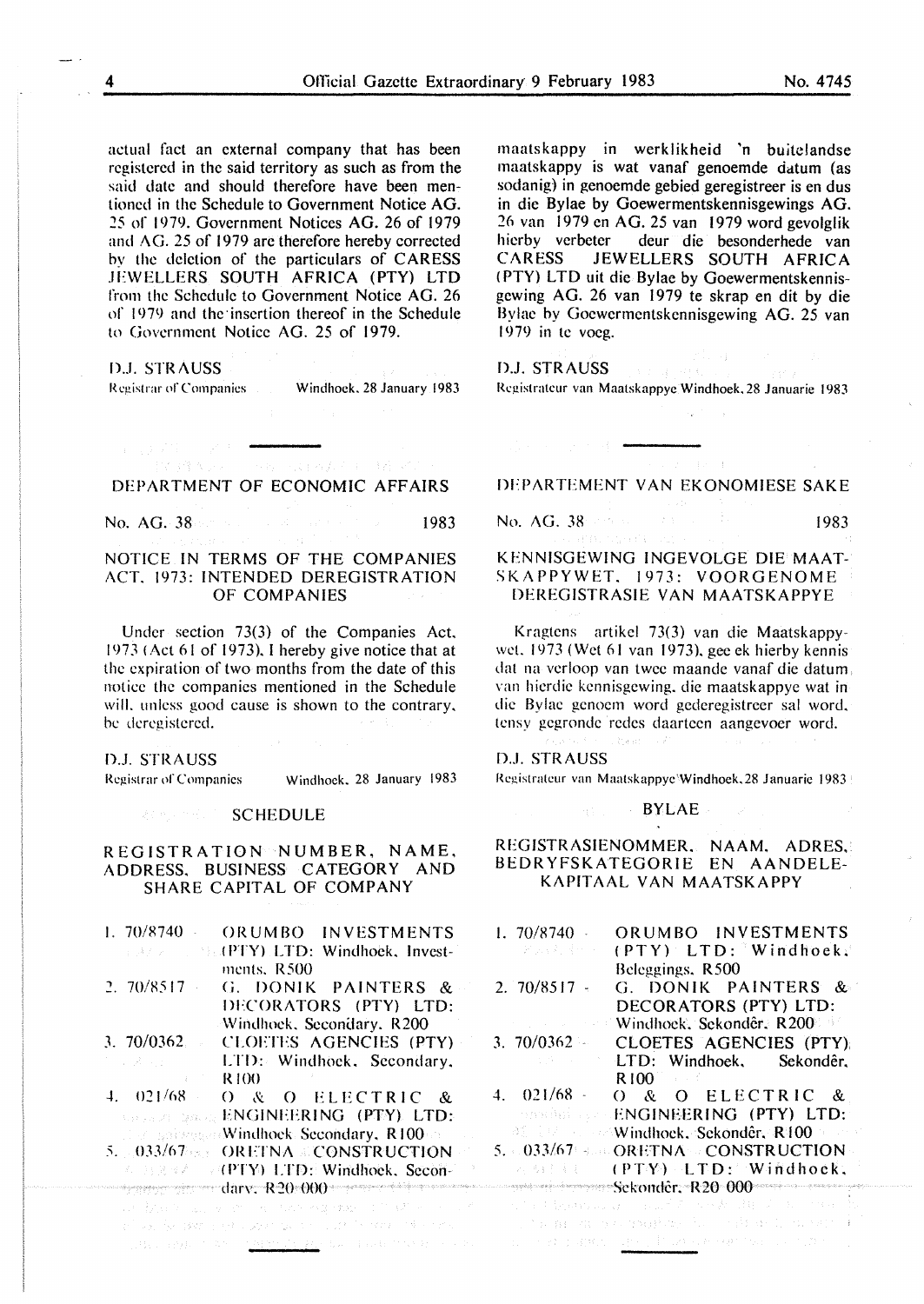#### 5

# DEPARTMENT OF ECONOMIC AFFAIRS

No. AG. 39 1983

# NOTICE IN TERMS OF THE COMPANIES ACT, 1973: CHANGE OF NAMES OF **COMPANIES**

In terms of section 44(2) of the Companies Act. 1973 (Act 61 of 1973). I hereby give notice that the names of the companies referred to in the Schedule have been changed from the names mentioned in column 1 of the said Schedule to the names mentioned opposite thereto in column 2 of the said Schedule.

**D.J. STRAUSS** 

Registrar of Companies

Windhoek, 28 January 1983

COLUMN<sub>1</sub> **COLUMN 2** 

**SCHEDULE Example** 

- $1.2251$ H. ZEISLER (PTY) K.G.N. (PTY) LTI **LTD**
- $2.404$ **DIAMOND GLOBAL PROPER**  $\triangle N$ D **MINING TIES LIMITED UTILITY**  $CO.$ (SWA) LTD.
- 3. 275/68 U.K. HOLM ZIMSANA HOLDINGS (PTY) **GRAPHITE ANI** ·ETD. MINERALS (PTY **ETD.**
- 4. 193/68 BARLOW'S TRUST SONNEX TRUST  $CO.$  (SWA) (PTY) CO. (PTY) LTD. LTD.
- 5. 193/68 SONNEX TRUST SONNEX TRUS CO. (PTY) LTD. (PTY) LTD.
- 6.71/6025 DAVY  $W\Lambda$ **CONTRACTORS CONTRACTORS** (SWA) (PTY) LTD. **APTY) LTD.** 日夜 日日得月日 7. 78/3386 LH/VENBERG / 0 **E-THEVENBERG:**
- **INVESTMENT** FARM UND GRA-PHITGESELL-AND CONSTRUC SCHAFT (PTY) TION CO. (PTY **TITIE** -FID-
- 8. 457 HUDSON'S BAY & **PELSSENTRUM** ANNINGS (SWA) (FDMS) BPK. **The Ra** (PTY) LTD. i - Lêseb<mark>î</mark>s
	-
	- -
	- control of a short to pro- $\sim 100$

# DEPARTEMENT VAN EKONOMIESE SAKE

No. AG. 39 1983

# KENNISGEWING INGEVOLGE DIE MAAT-SKAPPYWET, 1973: NAAMSVER-ANDERING VAN MAATSKAPPYE

Ingevolge artikel 44(2) van die Maatskappywet. 1973 (Wet 61 van 1973), gee ek hierby kennis dat die name van die maatskappye waarna in die Bylae verwys word verander is van die name vermeld in kolom I van genoemde Bylae na die name daarteenoor vermeld in kolom 2 van genoemde Bylac.

#### **D.J. STRAUSS**

Registrateur van Maatskappye Windhoek, 28 Januarie 1983

#### **BYLAE**

|                    |                   | KOLOM $\langle 1 \rangle$ and $\langle 2 \rangle$ and $\langle 2 \rangle$ and $\langle 3 \rangle$ KOLOM 2                                                                                                                                                                                                                                                                                                                                           |                                                                                                                                                                                                                                                                                                                                                                                                                               |
|--------------------|-------------------|-----------------------------------------------------------------------------------------------------------------------------------------------------------------------------------------------------------------------------------------------------------------------------------------------------------------------------------------------------------------------------------------------------------------------------------------------------|-------------------------------------------------------------------------------------------------------------------------------------------------------------------------------------------------------------------------------------------------------------------------------------------------------------------------------------------------------------------------------------------------------------------------------|
| $\mathcal{L}$      | <b>Contractor</b> | (PTY) LTD. $\mathbb{E}[\mathbf{F}^{\top} \mathbf{D}]$                                                                                                                                                                                                                                                                                                                                                                                               |                                                                                                                                                                                                                                                                                                                                                                                                                               |
| Ų.                 | 2.404             | DIAMOND GLOBAL<br>MINING AND PROPERTIES<br>- UTILITY CO. LIMITED<br>$(SWA)$ LTD.                                                                                                                                                                                                                                                                                                                                                                    |                                                                                                                                                                                                                                                                                                                                                                                                                               |
| $\mathbf{z}$<br>Ĩ, |                   | 3. 275/68 U.K. HOLM ZIMSANA<br><b>HOLDINGS (PTY)</b> GRAPHITE AND<br>LTD. The Second By MINERALS (PTY)                                                                                                                                                                                                                                                                                                                                              | ETD.                                                                                                                                                                                                                                                                                                                                                                                                                          |
| È                  |                   | 4. 193/68 BARLOW'S TRUST SONNEX TRUST<br>CO. (SWA) (PTY). CO. (PTY) LTD.<br>LTD.                                                                                                                                                                                                                                                                                                                                                                    |                                                                                                                                                                                                                                                                                                                                                                                                                               |
|                    |                   | <b>F</b> 5.193/68 SONNEX TRUST SONNEX TRUST<br>CO. (PTY) LTD. (PTY) LTD.                                                                                                                                                                                                                                                                                                                                                                            |                                                                                                                                                                                                                                                                                                                                                                                                                               |
|                    |                   | 6. 71/6025 DAVY<br>CONTRACTORS CONTRACTORS<br>$\therefore$ (SWA) (PTY) LTD, $(PTY)$ LTD,<br>しゅちょう えいさい スーパンと あまるい                                                                                                                                                                                                                                                                                                                                   | $\langle \mathbf{W}\mathbf{A}\rangle = -\langle \mathbf{W}\rangle \langle \mathbf{W}\rangle = -\langle \mathbf{W}\rangle \langle \mathbf{W}\rangle$                                                                                                                                                                                                                                                                           |
|                    |                   | 7. 78/3386 LIFVENBERG 2 February Energy<br>FARM UND GRA- INVESTMENT                                                                                                                                                                                                                                                                                                                                                                                 |                                                                                                                                                                                                                                                                                                                                                                                                                               |
| $^{\prime}$ ).     |                   | <b>CONSTRUCT PHITE BELLEVILLE AND CONSTRUCT</b><br><b>GESELLSCHAFT: HON CO. (PTY)</b><br>se in the consent of consentation of the                                                                                                                                                                                                                                                                                                                   | $\mathbf{C}\mathbf{P}\mathbf{P}\mathbf{Y}\mathbf{Y}=\mathbf{I}_{\text{c},\text{c},\text{c}}\mathbf{I}_{\text{c},\text{c}}\mathbf{I}_{\text{c},\text{c}}\mathbf{I}_{\text{c},\text{c}}\mathbf{I}_{\text{c},\text{c}}\mathbf{I}_{\text{c},\text{c},\text{c}}\mathbf{I}_{\text{c},\text{c},\text{c},\text{c}}\mathbf{I}_{\text{c},\text{c},\text{c},\text{c}}\mathbf{I}_{\text{c},\text{c},\text{c},\text{c},\text{c}}\mathbf{I$ |
|                    |                   | <b>SECURE 2018 SERVICE SERVICE PELSSENTRUM</b> Company of the Security of the Security of the Security of the Security of the Security of the Security of the Security of the Security of the Security of the Security of the Secur<br>$\sim$ 2.1 ANNINGS, (SWA) of (EDMS) BPK.rg and get<br>(PTY) T $\mathbf{ID}_{\mathcal{C}(\mathcal{V}(\mathcal{T} \mathcal{F})) \times \mathcal{F}(\mathcal{T} \mathcal{F}))}$ and the extent of $\mathcal{C}$ |                                                                                                                                                                                                                                                                                                                                                                                                                               |

マスマスト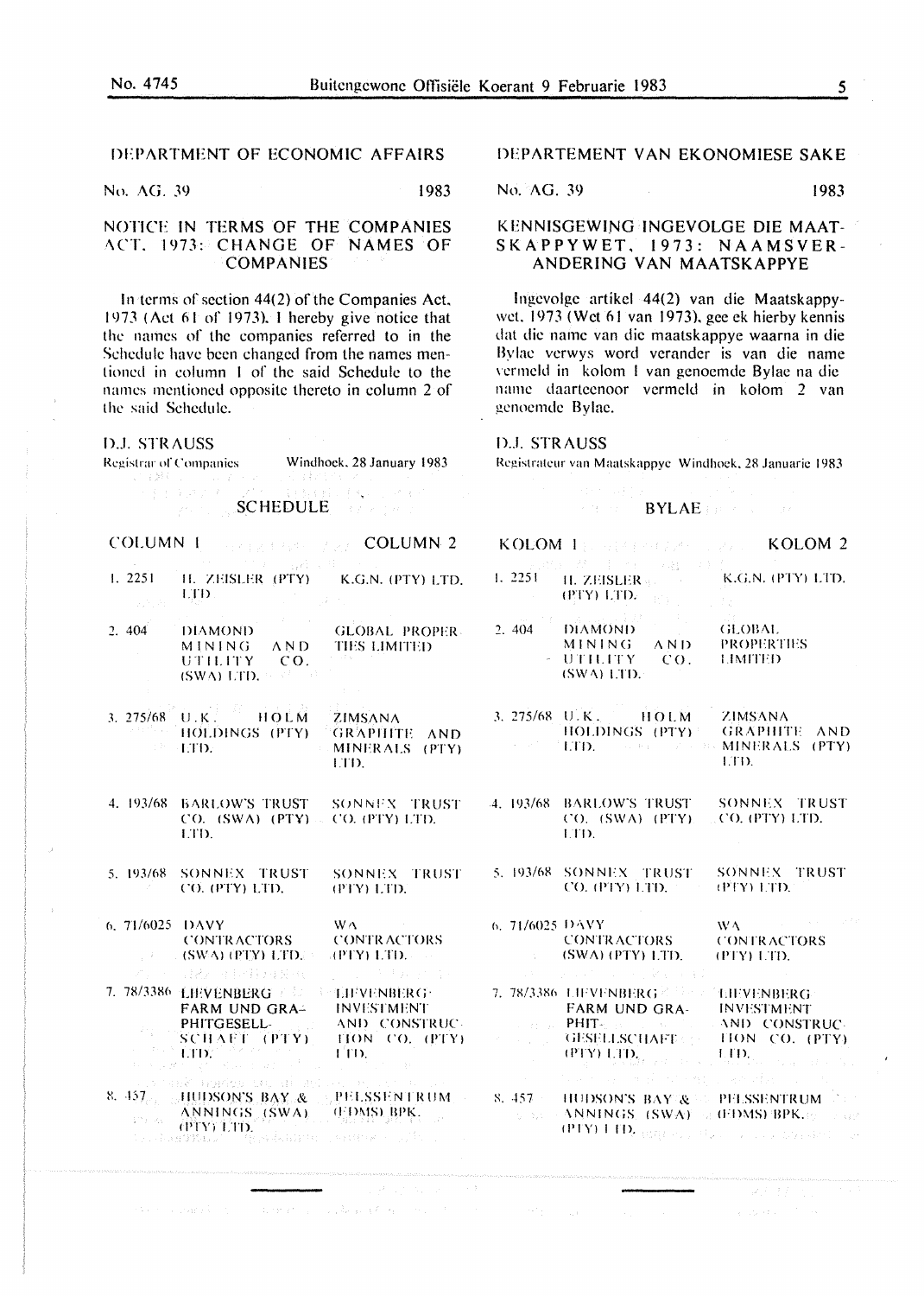# DEPARTMENT OF ECONOMIC AFFAIRS

No. AG, 40 1983.

# NOTICE IN TERMS OF THE COMPANIES ACE, 1973: DISSOLUTION OF COMPANIES D. M. West Ter

In terms of section  $419(2)$  of the Companies Act. 1973 ( $\Delta ct$  61 of 1973). I hereby give notice that the companies mentioned in the Schedule have been dissolved. Thus

**D.J. STRAUSS** Registrar of Companies Windhoek, 28 January 1983

### SCHEDULF

# REGISTRATION NUMBER. NAME. \l>l>RFSS. BUSINESS CATEGORY AND SHARE CAPITAL OF COMPANY

- 1094 LUMASA INVESTMENTS (PTY) LTD: P.O. Box 1571. Windhoek. Investments. R2 000
- 2122 HAMBURG COURT (EDMS) BPK: P.O. Box 21310. Windhoek. Investments. R2 000
- ·•' *3·:30* 1-"RON(iO FLATS ( PTY) I.TD: P.O. Box 156. Windhoek. Investments. R4 000
- 162:69 SOUTH WEST WHOLESALE IIOLDINGS (PTY) LTD: P.O. Box 156 Windhoek, Commerce, R10 000

# **DEPARTEMENT VAN EKONOMIESE SAKE**

No. AG, 40 1983

# KENNISGEWING INGEVOLGE DIE M/\ATSKAPPYWET. 1973: ONTBINDING VAN MAATSKAPPYE

Ingevolge artikel 419)2) van die Maatskappywet. 1973 (Wet 61 of 1973), gee ck hierby kennis dat die maatskappye in die Bylae vermeld, ontbind is.

#### D.J. STRAUSS

Registrateur van Maatskappye Windhoek, 28 Januarie 1983

# **BYLAE**

#### REGISTR ASIENOMMER, NAAM, ADRES. BFDRYFSKATEGORIE EN AANDELE K APITAAL VAN MAATSK APPY

- 1094 LUMASA INVESTMENTS (PTY) LTD: Posbus 1571. Windhoek. Beleggings, R<sub>2</sub> 000
- 2122 IIAMBURG COURT (EDMS) BPK: Posbus 21310. Windhoek. Bclcggings. R2 000
- ~' ~ no !-"RONGO FLATS ( PTY) LTD: Posbus 156, Windhoek. Beleggings. R4 000
- 162.69 SOUTH WEST WHOLESALE IIOLDINGS (PTY) LTD: Posbus 156. Windhoek. Handel, R10 000

#### **IDEPARTMENT OF ECONOMIC AFFAIRS**

No. AG. 41 1983

## NOTICE IN TERMS OF THE COMPANIES \C1. 1973: DEREGISTRATION OF **EXTERNAL COMPANIES**

In terms of section  $332(4)$  of the Companies Act. 1973 (Act 61 of 1973). I hereby make known that a notice that the company has ceased to have a place of business in the territory of South West Africa has been received from every external company referred to in the Schedule and that I have dcregistercd every such company.

llJ. STR.-\l/SS

Registrar of Companies . -Windhock, 28 January 1983. DEPARTEMENT VAN EKONOMIESE SAKE

#### KENNISGEWING INGEVOLGE DIE MAAT-SK \PPYWFT. 1973: DEREGISTRASIE VAN BUITELANDSE MAATSKAPPYE

Ingevolge artikel 332(4) van die Maatskappywet.  $1973$  (Wet 61 van 1973), gee ek hierby kennis dat 'n kennisgewing dat die maatskappy opgehou het om 'n besigheidsplek in die gebied Suidwes-\frika ll' he van clkc huitclandsc maatskappy waarna in die Bylac verwys word, ontvang is en dat ek elke sodanige maatskappy gederegistreer hel.

**D.J. STRAUSS** 

Registrateur van Maatskappye Windhock, 28 Januarie 1983.

No. AG, 41 1983